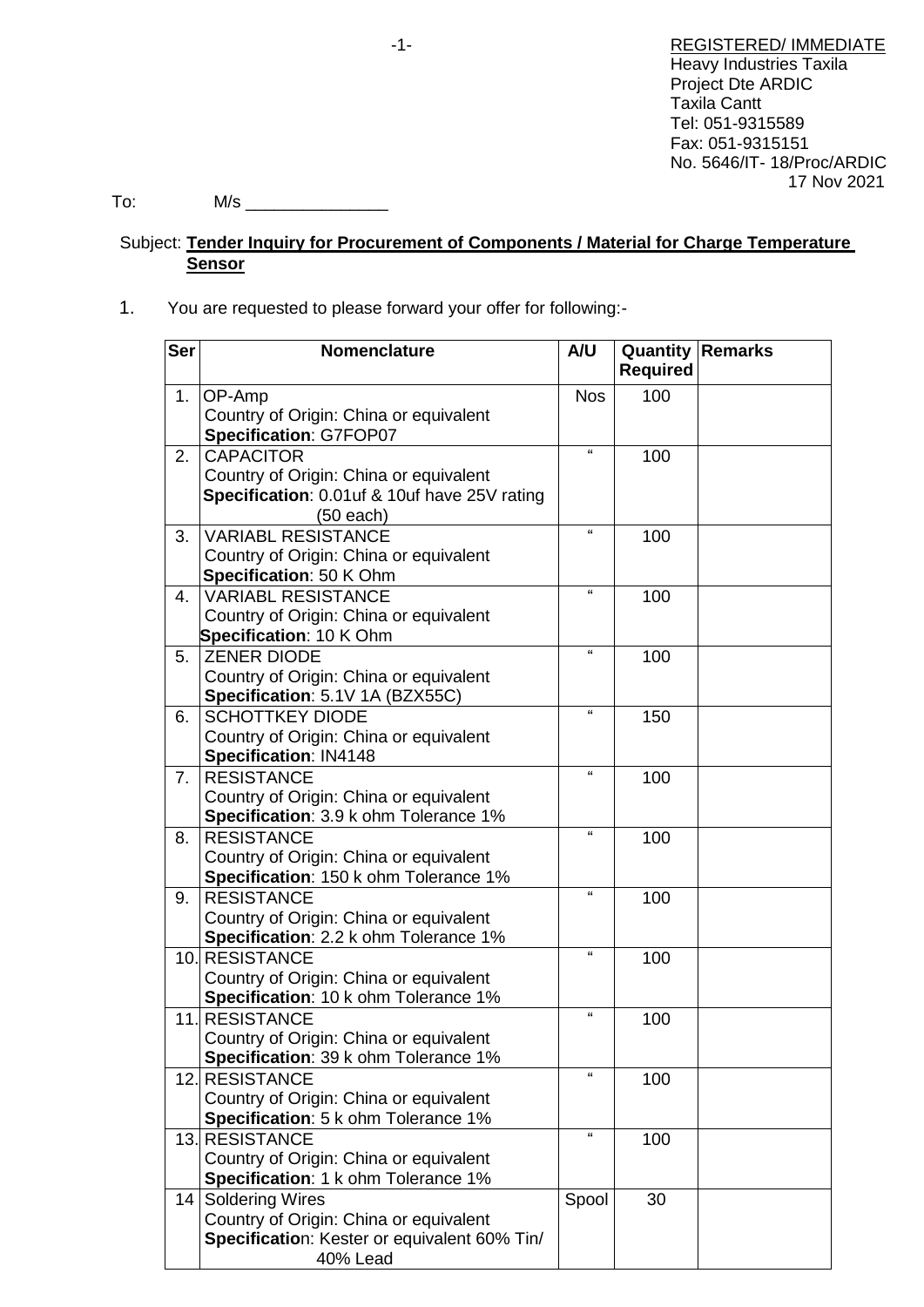|      | 15. PCB Holder                                                             | <b>Nos</b>   | 02  |  |
|------|----------------------------------------------------------------------------|--------------|-----|--|
|      | Country of Origin: China or equivalent                                     |              |     |  |
|      | 16. Handle Heating Tweezers                                                | $\epsilon$   | 02  |  |
|      | Country of Origin: China or equivalent                                     |              |     |  |
| 17.  | Silicon Conformal Coating for PCB                                          | <b>Btl</b>   | 15  |  |
|      | Country of Origin: China or equivalent                                     |              |     |  |
|      | Specification: Fine-L-Kote HT High Temp                                    |              |     |  |
|      | Silicon Conformal Coating.                                                 |              |     |  |
|      | 12 oz. Aerosol 340g                                                        |              |     |  |
|      | 18. FR4 Base Plate for PCB Fabrication Size A3                             | Sheet        | 20  |  |
|      | Country of Origin: China or equivalent                                     |              |     |  |
|      | Specification: 35µm Copper Plated thickness                                |              |     |  |
|      | 1.5 <sub>mm</sub>                                                          |              |     |  |
|      | 19. FR4 Base Plate for PCB Fabrication Size A3                             | <b>Sheet</b> | 20  |  |
|      | Country of Origin: China or equivalent                                     |              |     |  |
|      | Specification: 18µm Copper plated thickness                                |              |     |  |
|      | 1.5 <sub>mm</sub>                                                          |              |     |  |
| 20.  | SM89405IC25PP                                                              | <b>Nos</b>   | 05  |  |
|      | Country of Origin: China or equivalent                                     |              |     |  |
|      | Specification: 25 Mhz 4kb internal memory                                  |              |     |  |
|      | MCU 4.5V~5.5V For C Version                                                |              |     |  |
|      | 21. Auto Feed Soldering Iron.                                              | $\mathbf{G}$ | 01  |  |
|      | Country of Origin: China or equivalent                                     |              |     |  |
|      | Specification: Variable temp range (200-                                   |              |     |  |
|      | 450) $^{\circ}$ C.                                                         |              |     |  |
|      | One hand operation solder gun                                              |              |     |  |
| 22.1 | Silicon Sealant / RTV General silicon Tube.                                | Tube         | 12  |  |
|      | Country of Origin: China or equivalent                                     |              |     |  |
|      | Specification: 85g Tube                                                    |              |     |  |
|      | 23. Elfy Rod                                                               | <b>Nos</b>   | 24  |  |
|      | Country of Origin: China or equivalent                                     |              |     |  |
|      | 24. Aluminium Rod                                                          | $\mathbf{a}$ | 05  |  |
|      | Country of Origin: Pakistan or equivalent                                  |              |     |  |
|      | Specification: Dia 190 mm & length 1000 mm                                 |              |     |  |
|      | 25. Steel 35 Rod                                                           | "            | 05  |  |
|      | Country of Origin: Pakistan or equivalent                                  |              |     |  |
|      | Specification: Dia 20 mm & length 1000 mm                                  |              |     |  |
|      | 26. Rubber buffer pad (as per dwg att as Anx 'B')                          | $\alpha$     | 120 |  |
|      | Country of Origin: Pakistan or equivalent                                  | $\mathbf{a}$ |     |  |
|      | 27. O-ring Rubber                                                          |              | 25  |  |
|      | Country of Origin: Pakistan or equivalent                                  |              |     |  |
|      | Specification: Dia 1.75mm & length115 mm                                   | $\mathbf{a}$ |     |  |
|      | 28. LPKF ProMask System                                                    |              | 01  |  |
|      | Country of Origin: Germany, China or                                       |              |     |  |
|      | equivalent                                                                 | $\mathbf{a}$ |     |  |
|      | 29. LPKF ProMask consumable set                                            |              | 01  |  |
|      | Country of Origin: Germany, China or                                       |              |     |  |
|      | equivalent                                                                 | $\epsilon$   |     |  |
|      | 30. LPKF ProLegend System                                                  |              | 01  |  |
|      | Country of Origin: Germany, China or                                       |              |     |  |
|      | equivalent                                                                 |              |     |  |
|      | 31   LPKF ProLegend consumable set<br>Country of Origin: Germany, China or |              | 01  |  |
|      | equivalent                                                                 |              |     |  |
|      |                                                                            |              |     |  |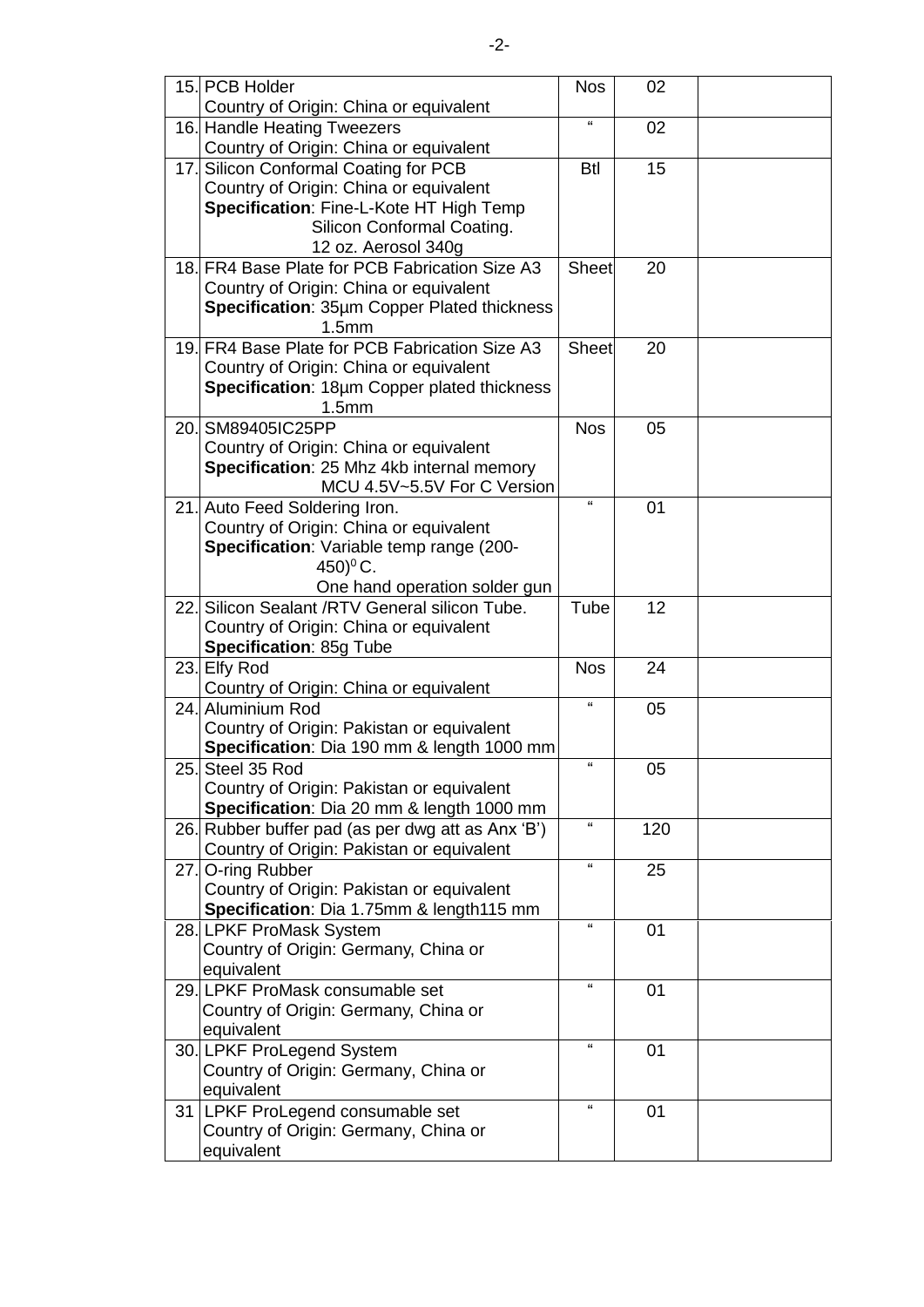| 32. LPKF Universal cutter                                 | Pack         | 06 |  |
|-----------------------------------------------------------|--------------|----|--|
| Country of Origin: Germany, China or                      |              |    |  |
| equivalent                                                |              |    |  |
| <b>Specification</b> : $(0.2 - 0.5$ mm) shank $1/8$ inch, |              |    |  |
| 36 <sub>mm</sub>                                          |              |    |  |
|                                                           | $\epsilon$   |    |  |
| 33. LPKF End mill                                         |              | 06 |  |
| Country of Origin: Germany, China or                      |              |    |  |
| equivalent                                                |              |    |  |
| Specification: (1.0mm) shank 1/8 inch, 36mm               |              |    |  |
| 34. LPKF Contour router                                   | $\mathbf{a}$ | 06 |  |
| Country of Origin: Germany, China or                      |              |    |  |
| equivalent                                                |              |    |  |
| Specification: (1.0mm) shank 1/8 inch, 38mm               |              |    |  |
| 35. LPKF Spiral Drill                                     | $\epsilon$   | 06 |  |
| Country of Origin: Germany, China or                      |              |    |  |
| equivalent                                                |              |    |  |
| Specification: (1.0mm) shank1/8 inch 38mm                 |              |    |  |
| 36. LPKF Spiral Drill                                     | $\mathbf{a}$ | 06 |  |
| Country of Origin: Germany, China or                      |              |    |  |
| equivalent                                                |              |    |  |
| Specification: (0.9mm) shank 1/8 inch, 38mm               |              |    |  |
| 37. LPKF Spiral Drill                                     | $\epsilon$   | 06 |  |
| Country of Origin: Germany, China or                      |              |    |  |
| equivalent                                                |              |    |  |
| Specification: (1.5mm) shank1/8 inch, 38mm                |              |    |  |
| 38. LPKF Drill underlay A3 size                           | <b>Sheet</b> | 12 |  |
| //                                                        |              |    |  |

(Items Thirty Eight Only)

### **Instructions to Bidders**

2. Rates will be quoted on **FOR Taxila Cantt** basis. Offer best competitive price while submitting your quotation.

3. Over writing and cutting of any nature in the quotation will not be accepted.

4. Part-I and Part-II quotations will be enclosed in separate sealed envelopes for each tender inquiry. For identification purpose, the words "**TECHNICAL QUOTATION PART-I WITHOUT PRICE"** and **COMMERCIAL QUOTATION (PART-II) WITH PRICE"** shall be written in BLOCK CAPITAL LETTERS on the respective sealed envelopes which will be placed in a large envelope bearing complete details of the tender as under:-

Please forward your quotation not later than **08 Dec 2021 at 10:30 hours**. The address on the envelope will be indicated as under:-

### **BID REGISTERED**

**TENDER INQUIRY NO. 5646/IT- 18/Proc/ARDIC dated 17 Nov 2021 TO BE OPENED ON. 08 Dec 2021**

To: PROCUREMENT OFFICER ARDIC HIT TAXILA CANTT

FROM M/S\_\_\_\_\_\_\_\_\_\_\_\_\_\_\_\_\_\_\_\_\_\_\_\_ IT FOR

5. **Delivery of Tender:** The tender/bid will be enclosed in a sealed envelope which will be invariably marked with "Bid against Tender Inquiry No. **5646/IT- 18/Proc/ARDIC dated 17 Nov 2021**" and complete address. The tender if brought by hand, will be handed over to security staff on duty at

**ARDIC Gate for placing the same in bid box (available at the ARDIC Gate**). The bid will not be brought by hand by any firm while visiting the office of Proc officer (ARDIC). Moreover if required endorsements are found missing, the bid will be liable for rejection.

6. The bid must be dropped in the bid box, latest by 1030 hours on **08 Dec 2021**, at ARDIC Gate. **The bid will be opened same day at 1100 hours** in the presence of the available representative of the firms in ARDIC HIT Taxila Cantt. **No bid will be entertained / considered after 1030 hours,** on the aforementioned date.

7. All papers must be signed and stamped and items not quoted / quoted must be mentioned clearly.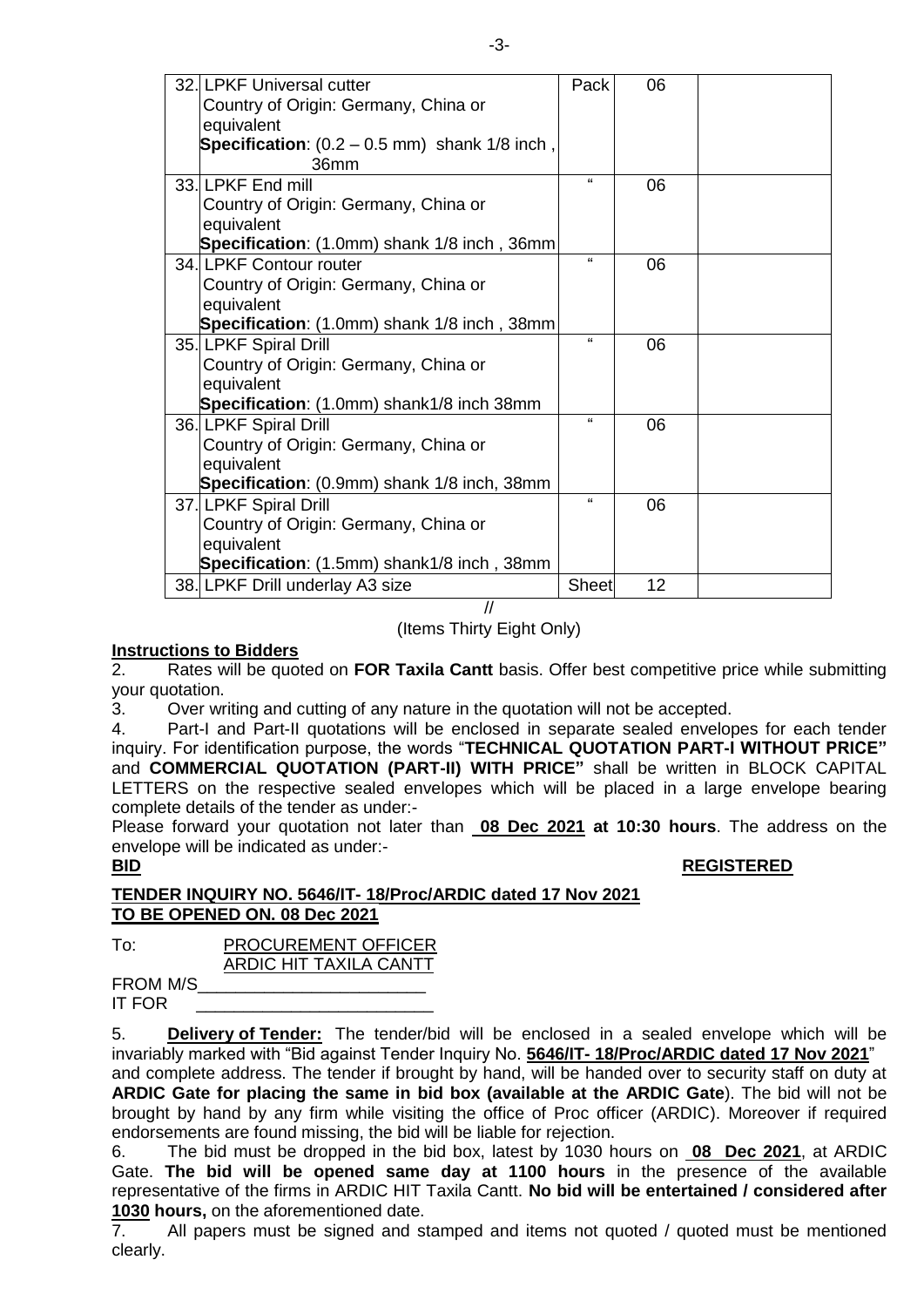8. All clauses/terms mentioned in this inquiry will be considered accepted by the bidding firms, even if no reference to them is given in the respective offers.

9. **Postal order for Rs. 200/- (Rupees Two Hundred) as a tender fee, in favor of MD (ARDIC)** HIT Taxila Cantt, will invariably be enclosed with the technical offer, failing which the bid will be ignored.

10. Firms are instructed NOT to send Telex and Fax bids. Such bids/offers would not be accepted.

11. Please confirm receipt of the tender inquiry immediately and also intimate your participation or otherwise in this tender inquiry. In case any firm does not wish to bid, then it should return the tender inquiry documents at the earliest.

12. HIT reserves its right to cancel the bidding process with reason but without any obligation to justify such a reason.

13. The store is required to be delivered at Store Sec ARDIC, Taxila Cantt within 30 days from the date of signing of the contract.

14. The offered price quoted must be firm, final and inclusive of all taxes, packing, handling charges etc and delivery at HIT Taxila Cantt.

15. **Offers must remain open valid for 120 days** from the date of opening of the tender.

16. The store will be packed in standard grade, worthy of transportation by the means adopted.

17. This inquiry may not be taken as an indication of subsequent supply order and does not in any way commit HIT to purchase the items offered.

18. Warranty period will be one year from the date of issuance of CRV of the stores.

19. In case of failure to supply the stores within the stipulated periods, liquidated damages at the rate of 2% but not less than 1% of amount involved per month and maximum value not more than 10% of contracted store value or a part there-of will be levied.

## 20. **Payment Terms**

- a. Payments will be made either by CMA (DP), Rawalpindi or CMA (HIT) Taxila Cantt, through cheques against pre-receipted bills (duly affixed with revenue stamps) alongwith professional tax certificates (attested photocopies) of the suppliers after delivery and acceptance of stores.
- b. Partial payments against partial deliveries will not be allowed.
- c. The payment to the registered person is linked with active taxpayer status of the Suppliers as per FBR data base. If any registered supplier is not on active Taxpayer list, his payment will be stopped till he / she files his / her mandatory returns and appears on ATL of FBR.

21. HIT reserves the right to increase / decrease the quantity of items, placed on the tender without any reference to the firm.

22. The supplier shall furnish a 5% performance bank guarantee within one month from the date of signing of the contract from scheduled bank in Pakistan against the total value of contract excluding taxes/duties. This bank guarantee must remain valid 12 x months after the stores are put in operation. Performance Bank Guarantee will be released on the completion of warranty period, in case the firm fails to provide a/m performance bank guarantee within the stipulated time period, the contract will be cancelled and bid security will be encashed. Moreover, the contract shall than be awarded to next best evaluated bidder.

23. **All Firms participating in the tender will deposit 2% bid security of total quoted value in the shape of CDR / bank guarantee addressing to MD ARDIC Heavy Industries Taxila. The bid security will be provided by the firms in commercial envelope and clear mentioning of the same in the technical quotation will be ensured by the firms, failing which the bid will stand rejected. The bid securities will be returned as under:-**

## **a. Unsuccessful Bidders. Within 15 days of completion/announcement of the bid evaluation result.**

**b. Successful Bidders. Upon submission of 5% PBG (para 22).**

24. The net offered price will be inclusive of 17 % GST as imposed by Government of Pakistan. The offers without mentioning of 17% GST will not be considered. The GST will always be mentioned separately to the base price.

25. Defaulted or Blacklisted firms with any Govt / Semi Govt defence organization cannot be participate in the bid.

26. In case of any dispute regarding the terms and conditions and the quality of stores, the decision of the MD (ARDIC)/Chairman HIT will be considered as final and binding on the suppliers/firms.

27. In case, the contracted firm fails to execute the order within the stipulated time and does not materialize the supply of ordered stores, the supply order/contract would be cancelled at the firm's risk